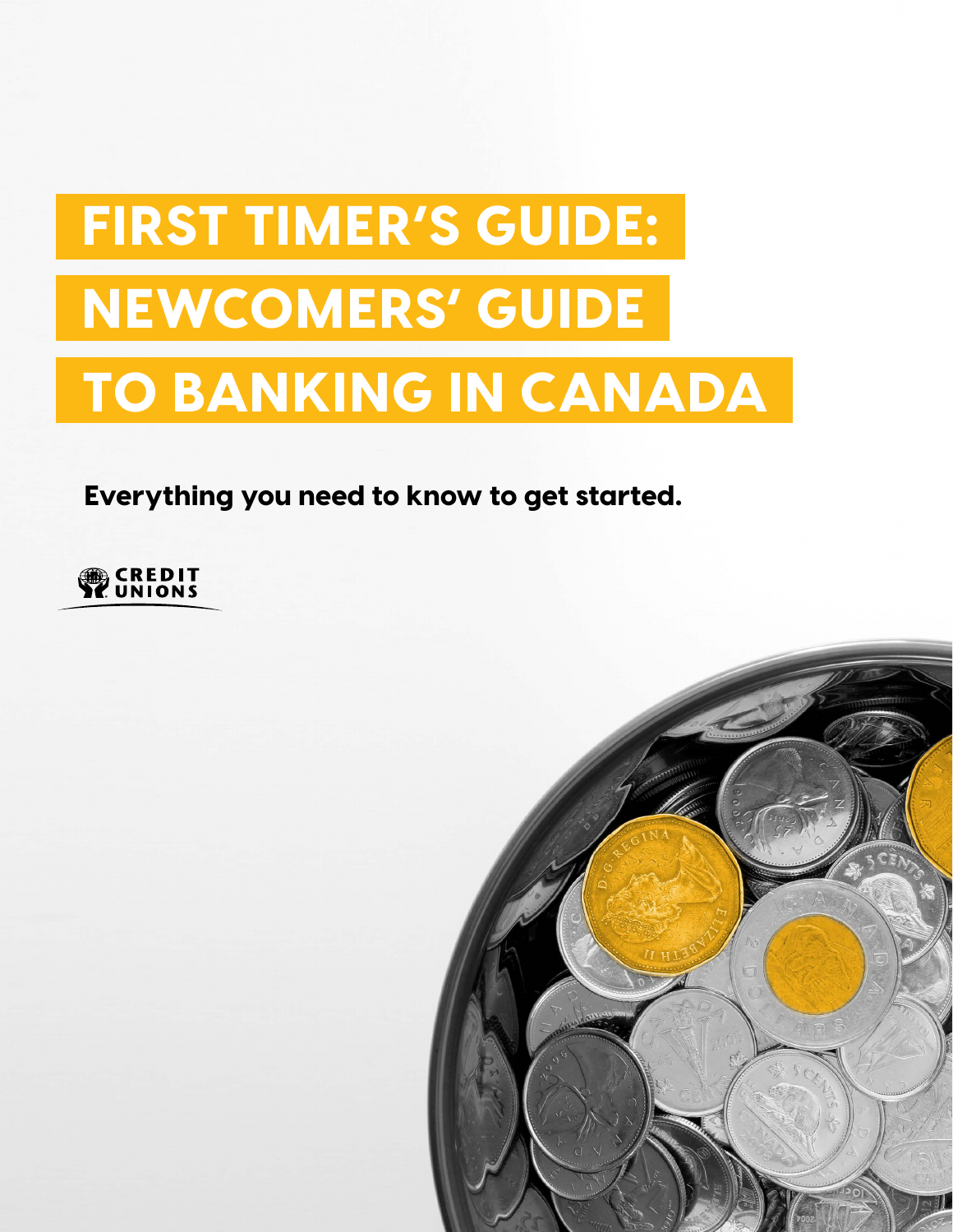# Arriving in a new country can be an exciting time. But with a new home and new culture comes a whole new way of doing things—especially when it comes to banking and money.

**This guide is designed to provide information about some of the basics of the Canadian banking system. It will cover things like common terms, the basic structure of the financial system in Canada, and help you understand the difference between a bank and a credit union.**

**Think of it as a helpful introduction to some of the common things about banking and your money in Canada.** 



# Banking 101

The Canadian banking system is considered one of the safest and most stable banking systems in the world. Government regulation, as well as our stable legal system, ensures there are lots of checks and balances in place to keep your money safe.

There are two primary types of financial institutions in Canada: chartered banks and credit unions. Under the Canadian Constitution, chartered banks are federally regulated and credit unions are provincially regulated financial institutions, which means they are subject to rigorous rules and regulations in terms of compliance and safety.

The primary difference between banks and credit unions is that credit unions are **[member-owned](https://honestmoney.ca/stories/what-does-it-mean-to-be-a-member)** and democratically controlled through cooperative principles. This means when you join a credit union, in addition to banking services, you are joining a community of like-minded people who have your best interests in mind when it comes to managing your money.

Credit unions in Atlantic Canada are built on the values of **honesty**, **trust**, and **fairness**. We provide the banking services you need, while also offering something a little more—the chance to be part of something bigger, to join a community, and experience banking that goes further. Every decision a credit union makes is rooted in honesty, trust, and fairness—from how profits are made to how members are communicated with.

## WHAT ARE COOPERATIVE PRINCIPLES?

**Credit unions are cooperative businesses, which means when you open an account with us, you're not just a customer—you're a partial business owner. Every person who opens an account with a credit union becomes an owner in the business. Meaning, when we profit, you profit. You have a say in how we operate and your money stays local. We are accountable to you.**

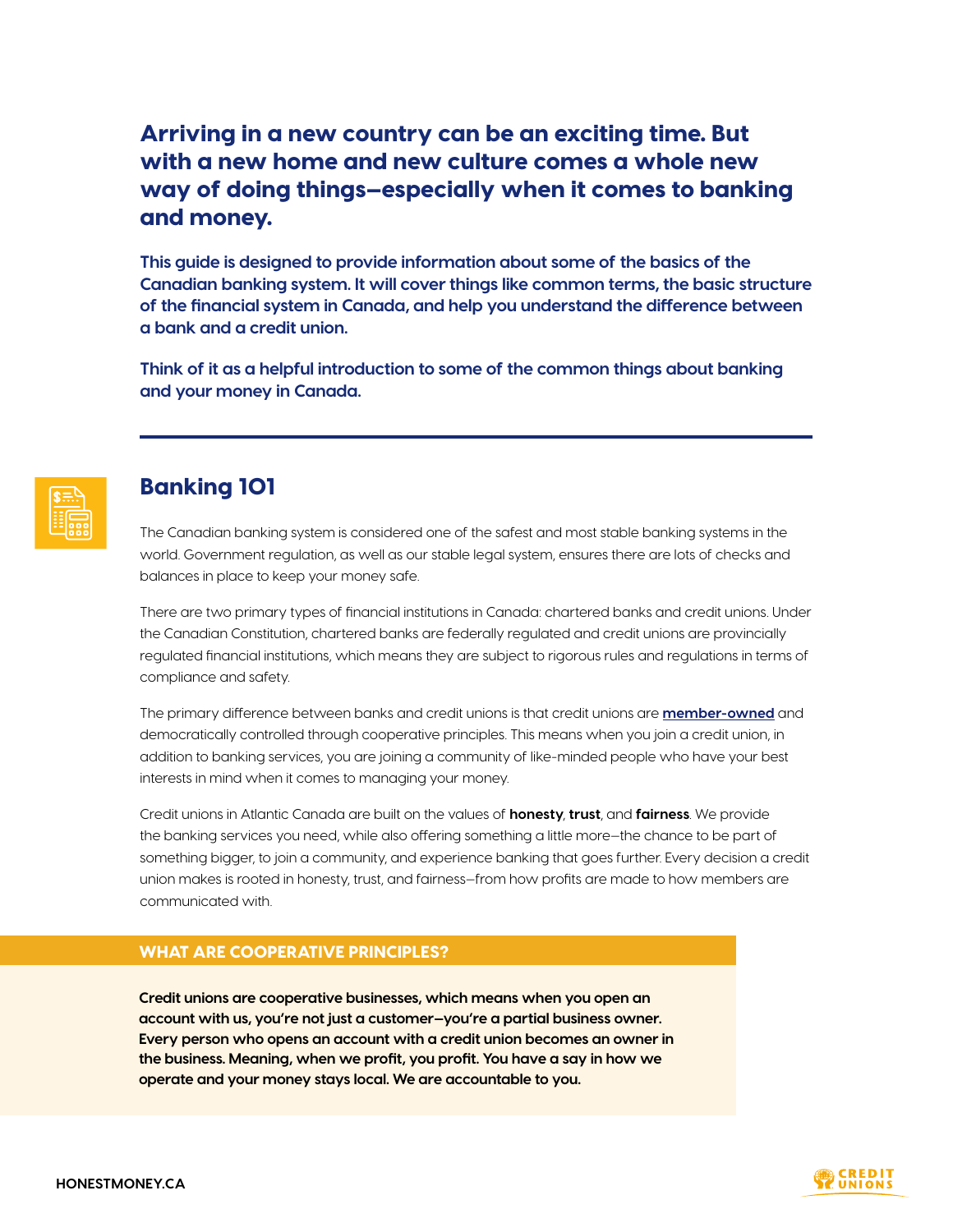# Glossary of Terms

**ACCOUNT NUMBER:** Your personal account identifier—every member of an institution has a specific number that is unique to their personal account.

## AUTOMATED TELLER MACHINE (ATM):

An electronic terminal that lets you make financial transactions, such as paying your bills, taking out cash, or depositing cheques.

**BANK ACCOUNT:** An arrangement made with your financial institution where you can hold, deposit, or withdraw your money.

**BRANCH:** A term for a physical location of a bank or credit union.

CASH: A common term for money or physical currency.

CASH ADVANCE: Money withdrawn from an ATM or teller directly from a credit card. This is often an expensive way to get cash, because unlike regular credit card purchases, interest is charged from the day you take the money out until the time you pay it back in full.

CHARTERED BANK/BANK: A financial institution whose primary role is to accept and safeguard money on behalf of individuals and organizations. In general, a chartered bank has received government permission to exist and is therefore subject to government regulation.

CHEQUE: A written instruction that tells a financial institution to pay a set amount of money from a specified account. A void cheque is often requested for certain situations (like setting up direct deposit or automatic withdrawal from an employer, finance company, etc.). Your financial institution should be able to provide you with a blank cheque or official direct deposit/withdrawal form provided you have a chequing account set up.

CHEQUING ACCOUNT: A type of account that holds funds which can be accessed through written cheques, digital funds, and more. This is most people's primary form of bank account. These types of accounts are for your everyday transactional needs.

**CREDIT CARD:** A payment card that lets you buy things on credit terms. You can also use a credit card to get cash (see Cash Advance). Credit cards have specific limits and charge interest on any purchases that are not paid off, in full, within a set timeframe.

CREDIT HISTORY: A record that shows your demonstrated ability to repay debts you owe. Your history will show if you've made your scheduled payments on time, any outstanding balances you owe, and will also show limits on applicable products.

**CREDIT RATING:** This score is based on your credit history and helps financial institutions determine how risky it is to loan you money. It's based on how you've repaid your debts in the past, how much money you owe, and how you manage credit with limits, such as credit cards.

CREDIT REPORT: This is the actual document that shows your credit history and credit score. In Canada, this is provided by two agencies, TransUnion and Equifax.

CREDIT UNION: A full-service financial institution that is operated on a cooperative model and provides services and products like other financial institutions.

**DEBIT CARD:** Sometimes referred to as a 'bank card', this card allows you to access your accounts either in a branch or at an ATM. It also allows you to make debit purchases. The card is linked directly to the funds you have in your account. In other words, it can act as a replacement for cash/currency in some financial transactions.

**DEBT:** Simply put, money that you owe.

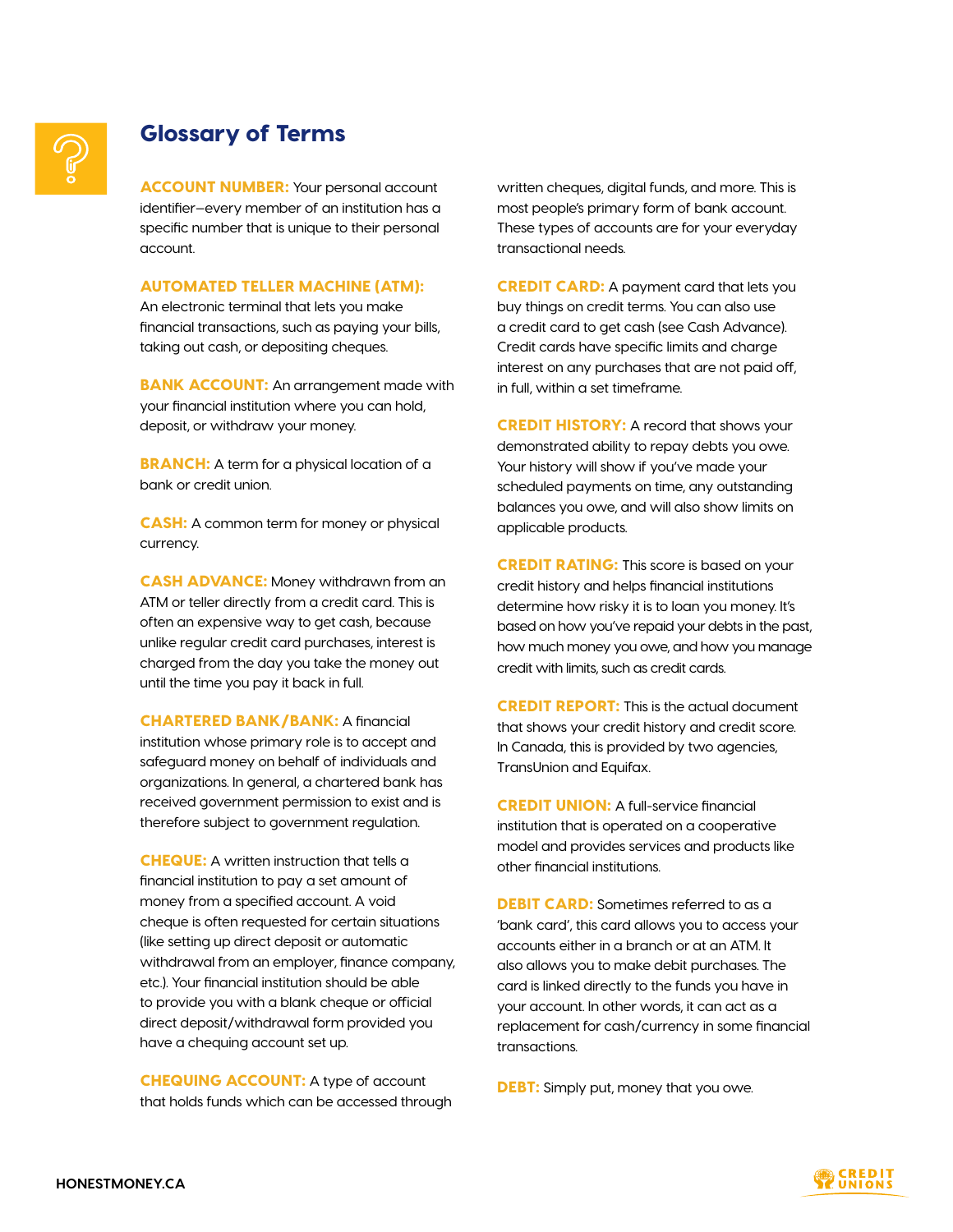**DIRECT DEPOSIT:** Money that's transferred electronically, directly into your account.

#### ELECTRONIC FUNDS TRANSFERS (EFT):

Moving money from one account to another using a computer system or mobile device, often called an e-transfer. This can refer to money that moves between two accounts at the same financial institution or can mean money that moves from an account at one financial institution to an account at a different financial institution.

FINANCIAL INSTITUTION: A credit union, bank, trust company, brokerage, or any other organization that participates in financial transactions that involve cash or other financial products, such as loans, mortgages, or investments.

## INTERNATIONAL BANK ACCOUNT NUMBER

(IBAN CODE): A standardized method of identifying where money is being sent when funds are being transmitted internationally. These are mostly used in Europe, however, other countries are starting to adopt this code system (like a SWIFT code).

INTERAC®: A Canadian network that links financial institutions and other enterprises for the purpose of electronic financial transactions. Interac® serves as the Canadian debit card system.

**INTEREST RATE:** A percentage that's used to determine how much interest needs to be paid. This can mean interest that you need to pay back on money you borrow or it can mean interest you earn on an investment that needs to be paid to you.

LINE OF CREDIT (LOC): A type of loan that you can use to borrow funds when needed, and as needed, up to a pre-determined limit.

**LOAN:** An arrangement where a financial institution lets you borrow a sum of money and pay it back, plus interest, over an agreed-upon period of time.

## MONEY TRANSFER/WIRE TRANSFER:

An electronic transfer of money between financial institutions. These can be helpful in transferring money between international financial institutions.

**MORTGAGE:** A type of loan (usually for purchasing property) that gives the lender the ability to take ownership of the item purchased if the loan isn't repaid on time.

#### PERSONAL IDENTIFICATION NUMBER (PIN):

A unique number used to access accounts and verify your identity. PINs should always be kept confidential.

#### REGISTERED RETIREMENT SAVINGS PLAN

(RRSP): A savings plan registered with the Canada Revenue Agency (CRA) that is designed to help build money for retirement. Money that is put into an RRSP, along with any income it earns, grows tax free until withdrawn.

**SAVINGS ACCOUNT:** An account that lets you deposit money and often pays a small amount of interest on any money that stays in the account. You can withdraw money from a savings account at any time, but there are often transaction fees after a certain number of withdrawals.

**SORT CODE:** A nine-digit code that identifies the correct financial institution and branch of account when sending a wire transfer.

SWIFT CODE: A standardized method of identifying where money is being sent when funds are bring transmitted internationally (like an IBAN code).

#### TAX FREE SAVINGS ACCOUNT (TFSA):

A savings plan that is registered with the Canada Revenue Agency (CRA) that allows you to hold cash or other investments (ex. GICs, mutual funds). You can only put a certain amount of money into a TFSA each year and this limit is determined annually by the government. Any money held inside of a TFSA grows tax free and the growth is never taxed, even once it's taken out.

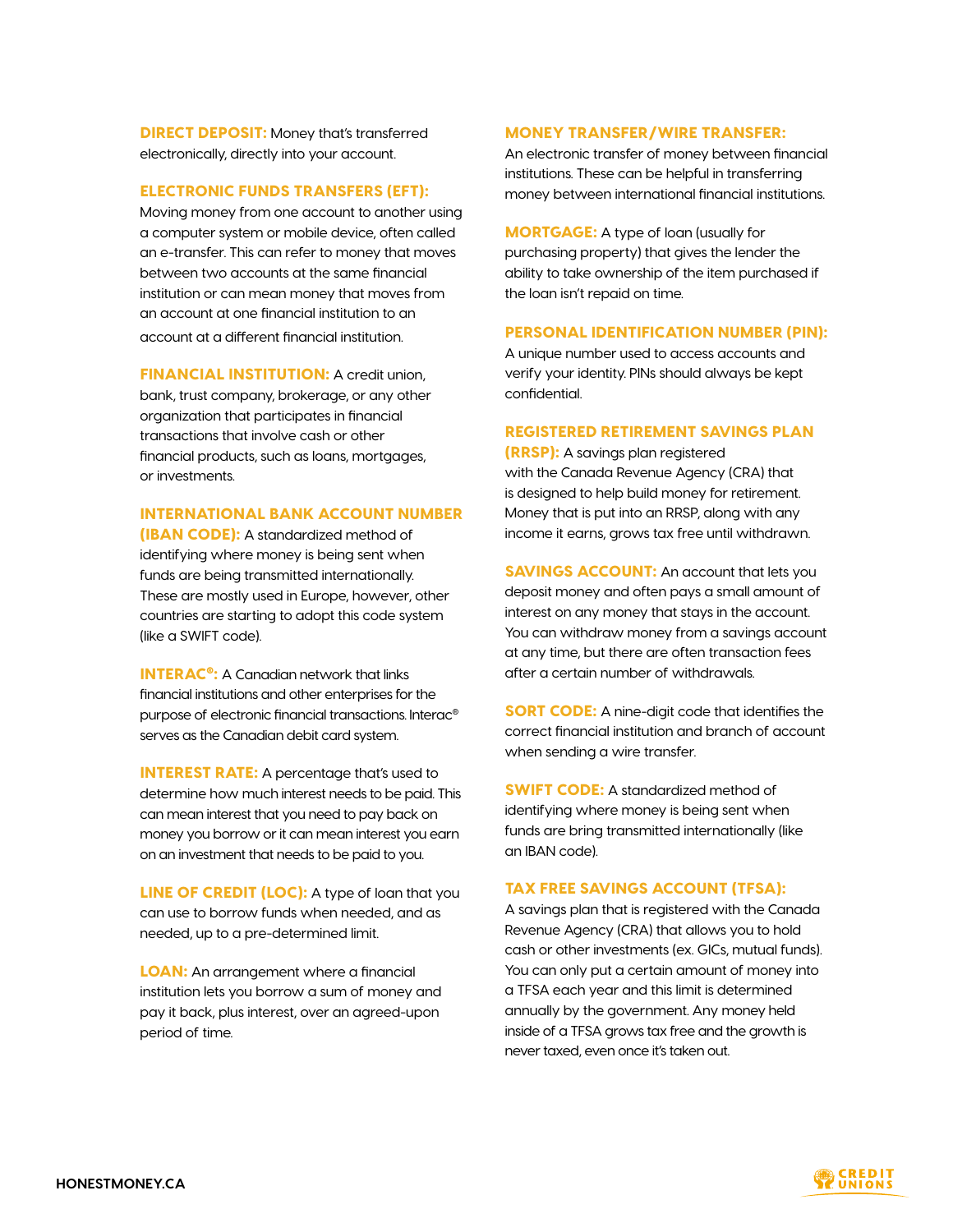

# Canadian Currency

**The Canadian Dollar is the currency of Canada. It's abbreviated with the dollar sign (\$) and is divided into 100 cents.** 

## TYPES OF CURRENCY









Nickle (5¢) Dime (10¢) Quarter (25¢) Loonie (\$1) Toonie (\$2)







Five-dollar bill (\$5) Ten-dollar bill (\$10) Twenty-dollar bill (\$20)



Fifty-dollar bill (\$50) Cne-hundred-dollar bill (\$100)

# GOOD TO KNOW: CASH

**If you have more than CAD \$10,000 in cash when you arrive in Canada, you must report the amount to the Canadian Border Services Agency. You will be required to fill out a form and provide additional information.** You do not have to give the government your money**, you just need to tell them you have it on hand.** 

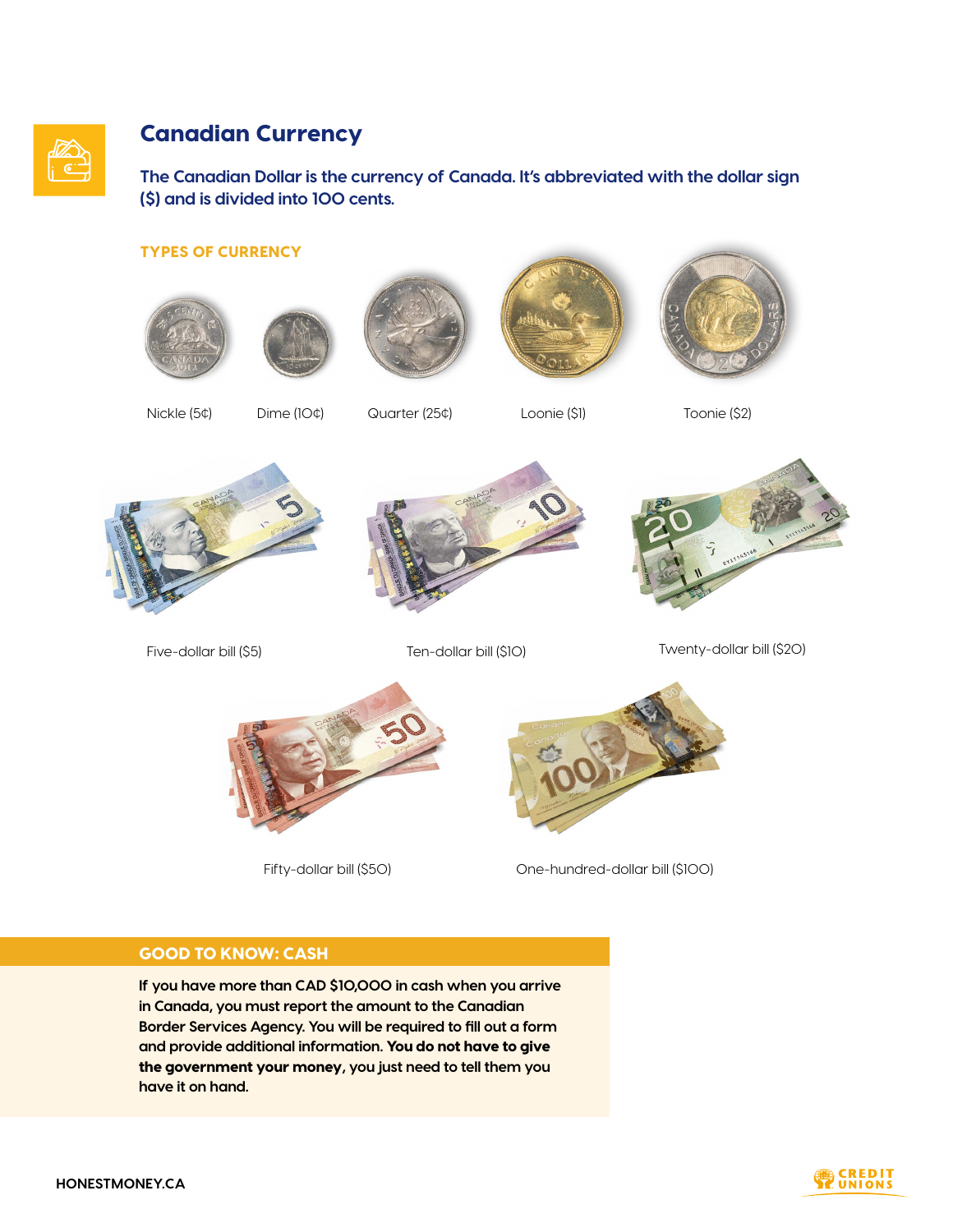

# Getting Prepared

**Moving to a new country is a big decision. Chances are you've spent a lot of time thinking about all the things you need to take care of before you leave and once you arrive. Or maybe your situation changed quickly and you've arrived in Canada without much a plan.**

Regardless of your situation, breaking down the steps you need to take to get your finances set up in a new country can make it a lot more manageable.

#### **We've created a few helpful checklists to help you get started.**

#### 30–60 DAYS BEFORE YOU ARRIVE:

- Research banking options
- Contact your existing financial institution(s) and let them know your plans
- Have a plan in place for closing accounts/moving money to new accounts
- Research credit card options

## ONCE YOU ARRIVE:

- Book an appointment at your financial institution of choice
- Open accounts
- Deposit money
- Schedule a meeting with a financial expert
- Apply for a credit card
- Find your nearest ATM
- Download mobile banking app

## GOOD TO KNOW: BUDGETING

**Goods and services might cost a lot more (or a lot less) than you're used to. [Budgeting is always a good idea](https://honestmoney.ca/stories/budgeting-worksheet), but especially when you're moving to a new country. Having a good idea of how much you'll need to cover monthly expenses, as well as any additional expenses from moving, can help ease some of the stress if moving to a new country.** 

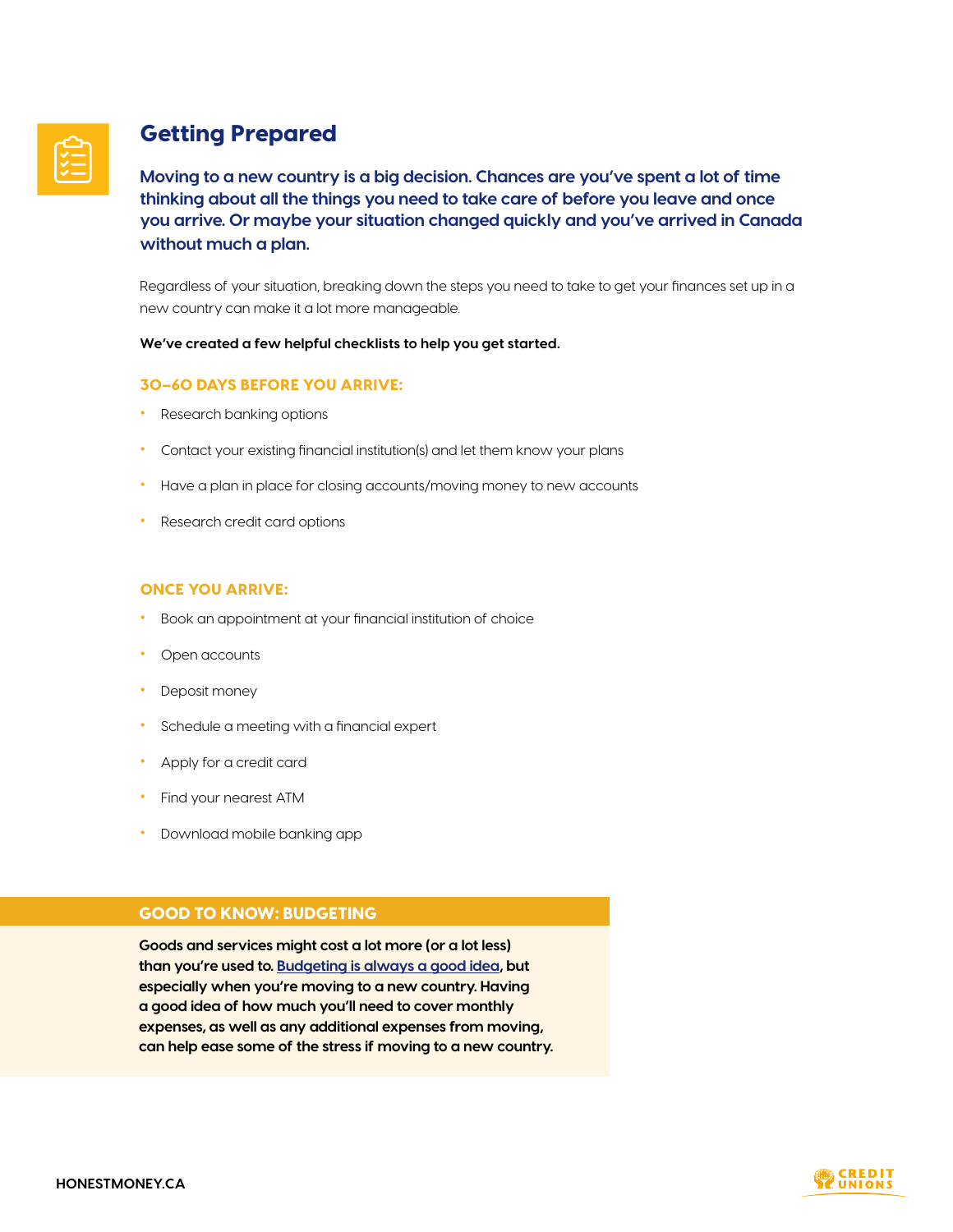

# Building Your Financial History in Canada

## BUILDING CREDIT

Regardless of your prior financial situation, when you arrive in Canada, you may have to start rebuilding your financial history from scratch. This means establishing your credit history and building your credit rating. This is incredibly important for your financial health.

As we covered in the Glossary, your credit history is a record that shows your ability to repay debts you owe. Things like making bill payments on time, how much you have in outstanding balances, and what financial products you currently have all contribute to telling the story of your financial history.

Your credit rating is a score based on your credit history and helps financial institutions determine how risky it is to loan you money. This score is based on how you've repaid your debts in the past (do you pay on time or are your payments behind?), how much money you owe, and how you manage credit with limits, such as credit cards (are your credit cards constantly maxed or do you pay off your balance each month?).

#### **But how do you get good credit when you don't have any credit?**

There are a few easy ways to make this happen.

## GET A CELL PHONE

Cell phones are good for more than just staying in touch with your friends and family. Cell phones are also a great way to start to build your credit history. Many cell phone companies/providers are more willing to give those with little or no credit a cell phone—it's on you to make sure you're paying your bill on time, which is the other part of this. Choosing a cell phone that fits within your budget is crucial. By paying your bill on time, you can start to establish a history of having responsible financial habits. That way, when you need a loan or want to apply for a mortgage, your financial habits are already well documented.

## BUY SOMETHING ON A PAYMENT PLAN

Money might be tight when you move to a new country. But chances are, you're going to need a few bigger items that might come with a payment plan. Things like furniture or certain electronics can often be purchased using a payment plan. A payment plan is a great way to document your responsible financial habits. Much like paying your cell phone bill on time, making your regular payments on a payment plan purchase can also demonstrate how responsible you are with money.

But buyer beware: Many payment plans can have high interest rates and other terms and conditions. Always make sure you're reading the fine print and asking lots of questions so you have a full understanding of the purchase agreement.

## APPLY FOR A CREDIT CARD

A credit card is a helpful thing to have in general when it comes to your finances. Many airlines only allow online bookings with a valid credit card, which is helpful to know if you're planning a visit home or having visitors come to you.



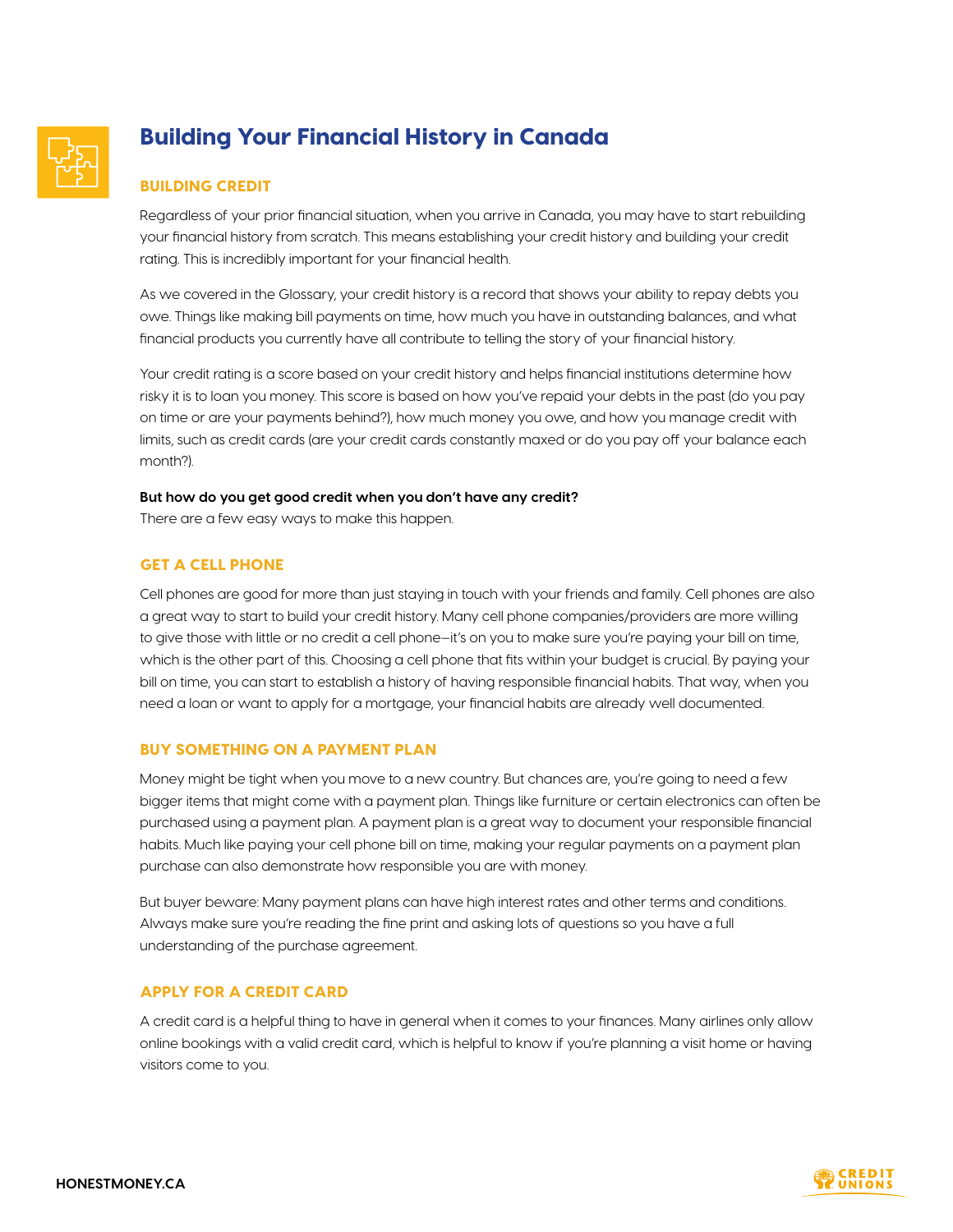When it comes to building credit, a credit card can be an invaluable resource. There are lots of different options out there for credit cards, so choosing the one that's right for you can be challenging. It's also important to mention that applying for multiple credit cards at the same time is not advisable. One application at a time is the best way to do this. A financial expert can help determine the best card for you and how to apply for one successfully.

The main thing to keep in mind is that a credit card can be a useful tool when used effectively, but it can also cause financial damage when it's not used properly.

## HERE ARE FIVE THINGS TO KEEP IN MIND WITH A CREDIT CARD:

- 1. Pay off your balance in full every month. You shouldn't purchase anything on your credit card unless you can afford to pay it off before interest begins to accrue. This way you're building credit and collecting reward points without getting dinged. Most credit cards have a grace period before you're hit with the interest.
- 2. If you do end up carrying a balance (hey, it happens), don't just pay your minimum. Not only could you end up spending a fortune in interest, it doesn't look great on your credit score, which can impact how your financial institution looks at you for borrowing in the future.
- 3. Pay on time. This might seem obvious, but it's a mistake many people make with their first credit card. Make sure you check your payment due date—paying late is another way to end up with a negative credit history.
- **4.** Convenience comes at a price, so be careful with cash advances. While cash advances can come in handy in an emergency, they often don't have an interest-free period. This means that every day you're not paying back that advance, you're accumulating interest.
- **5.** Know what you're signing up for. Most credit cards charge around 20 per cent interest on purchases—be aware of the interest rates and terms before you begin racking up purchases.

It can be frustrating arriving in a new country to find your financial history has been erased and you need to start over again. It's important to find a financial institution and financial expert you trust to help you develop strategies to reestablish your credit history in your new home.



# **Conclusion**

**A commitment to community is one of the things that makes credit unions truly different as financial institutions. And having a strong community can be really important, regardless of where you came from or where you find yourself now.**